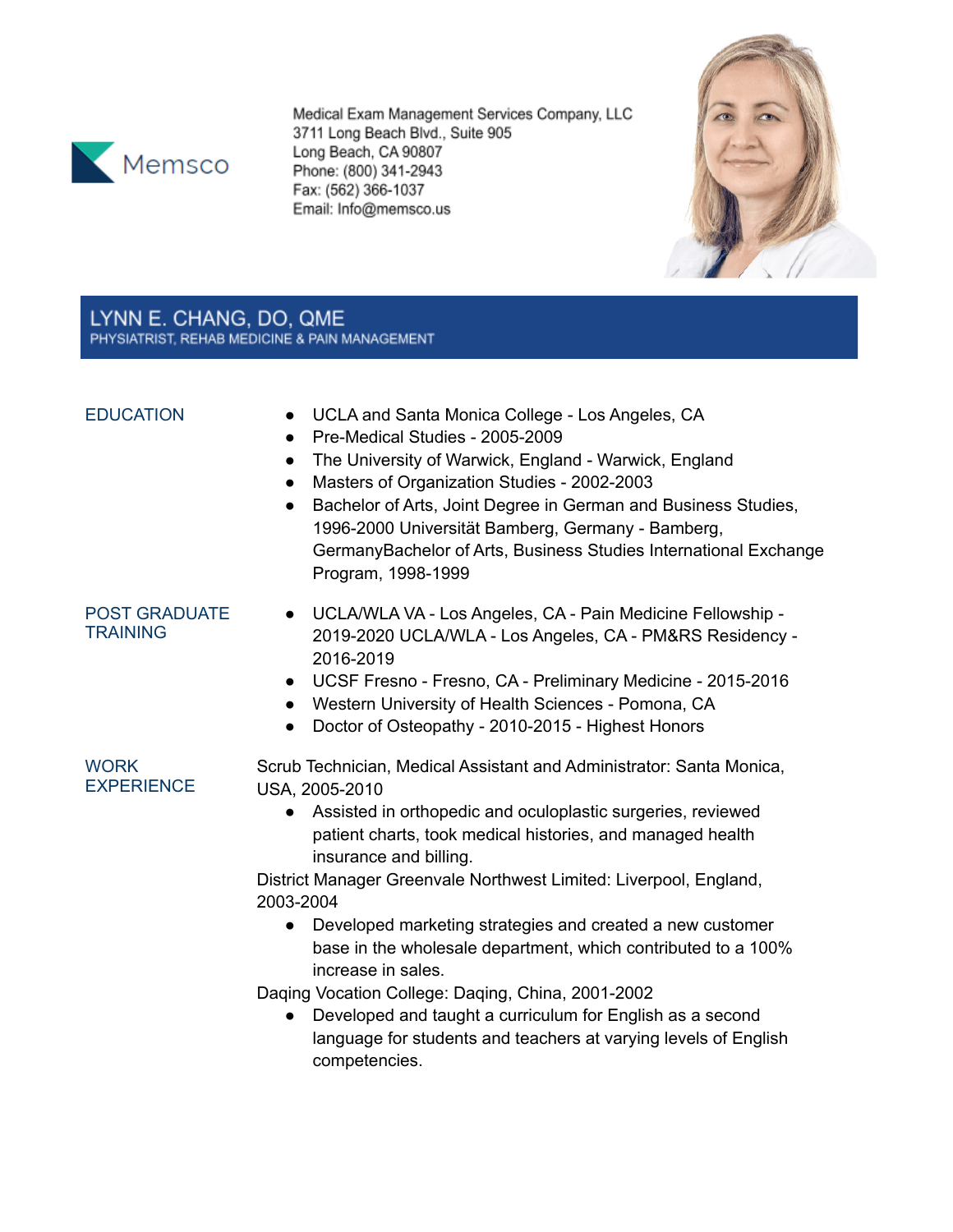Page 2 Lynn E. Chang, DO

| <b>WORK</b><br><b>EXPERIENCE</b><br>(Continued)        | University of Technology: Sydney, Australia, 2000-2001<br>Recruited, trained and supervised staff for various office<br>projects. Created marketing material and organized all<br>department social events including the annual Alumni Reunion.<br>Chamber of Commerce: Bamberg, Germany, 1999-2000<br>Translated official documents from German to English for the<br>$\bullet$<br>Chamber of Commerce website, coordinated seminars for job<br>seekers whilst forecasting and planning their long-term training<br>requirements. |
|--------------------------------------------------------|------------------------------------------------------------------------------------------------------------------------------------------------------------------------------------------------------------------------------------------------------------------------------------------------------------------------------------------------------------------------------------------------------------------------------------------------------------------------------------------------------------------------------------|
| <b>EXTRA</b><br><b>CURRICULAR</b><br><b>ACTIVITIES</b> | Member of the Program Enhancement Committee for UCLA/VA PM&R                                                                                                                                                                                                                                                                                                                                                                                                                                                                       |
|                                                        | Residency, 2018-2019<br>Review our residency program's educational activities, program<br>characteristics, outcome measures for success, and scholarly<br>endeavors and help implement improvements when necessary                                                                                                                                                                                                                                                                                                                 |
|                                                        | Collaborator on UCLA medical student teaching module, 2017-2019<br>Design and execute a Problem Based Learning module for UCLA<br>Geffen school of medicine musculoskeletal course                                                                                                                                                                                                                                                                                                                                                 |
|                                                        | Teaching Assistant to UCLA medical studentS, 2017-2019                                                                                                                                                                                                                                                                                                                                                                                                                                                                             |
|                                                        | Train small groups of UCLA medical students in developing their                                                                                                                                                                                                                                                                                                                                                                                                                                                                    |
|                                                        | musculoskeletal physical exam skills                                                                                                                                                                                                                                                                                                                                                                                                                                                                                               |
|                                                        | Regional Representative and mentor for AOCPMR, 2017-2019                                                                                                                                                                                                                                                                                                                                                                                                                                                                           |
|                                                        | Collaborate with the National Council to plan regional educational<br>events                                                                                                                                                                                                                                                                                                                                                                                                                                                       |
|                                                        | Mentor medical students interested in the field of PM&R                                                                                                                                                                                                                                                                                                                                                                                                                                                                            |
|                                                        | Chair of Alumni Committee: UCLA/VA PM&R Residency, 2016-2019                                                                                                                                                                                                                                                                                                                                                                                                                                                                       |
|                                                        | Organize and coordinate Alumni events and newsletter                                                                                                                                                                                                                                                                                                                                                                                                                                                                               |
|                                                        | 'Team to Win' Physician: Los Angeles, 2016-2019                                                                                                                                                                                                                                                                                                                                                                                                                                                                                    |
|                                                        | Sideline physician for local high school football team                                                                                                                                                                                                                                                                                                                                                                                                                                                                             |
|                                                        | President, Student American Academy of Osteopathy, Western University                                                                                                                                                                                                                                                                                                                                                                                                                                                              |
|                                                        | of Health Sciences, 2011-2012                                                                                                                                                                                                                                                                                                                                                                                                                                                                                                      |
|                                                        | Organized membership drives, fundraising, convocation funding and<br>workshops. Worked with the Public Health Club to bring OMT to the<br>local community. Set agenda and ran bimonthly meetings with other<br>cabinet members to ensure the smooth running of the club.                                                                                                                                                                                                                                                           |
|                                                        | Curriculum Representative, Student Government Association, 2011-2012                                                                                                                                                                                                                                                                                                                                                                                                                                                               |
|                                                        | Organized student focus groups to help improve the medical                                                                                                                                                                                                                                                                                                                                                                                                                                                                         |
|                                                        | curriculum and presented this information to faculty and                                                                                                                                                                                                                                                                                                                                                                                                                                                                           |

administration at monthly Curriculum Committee meetings. Teacher's Assistant and Tutor in Osteopathic Manipulative Medicine, 2011-2012

● Table trained first year medical students in Osteopathic Manipulative Medicine.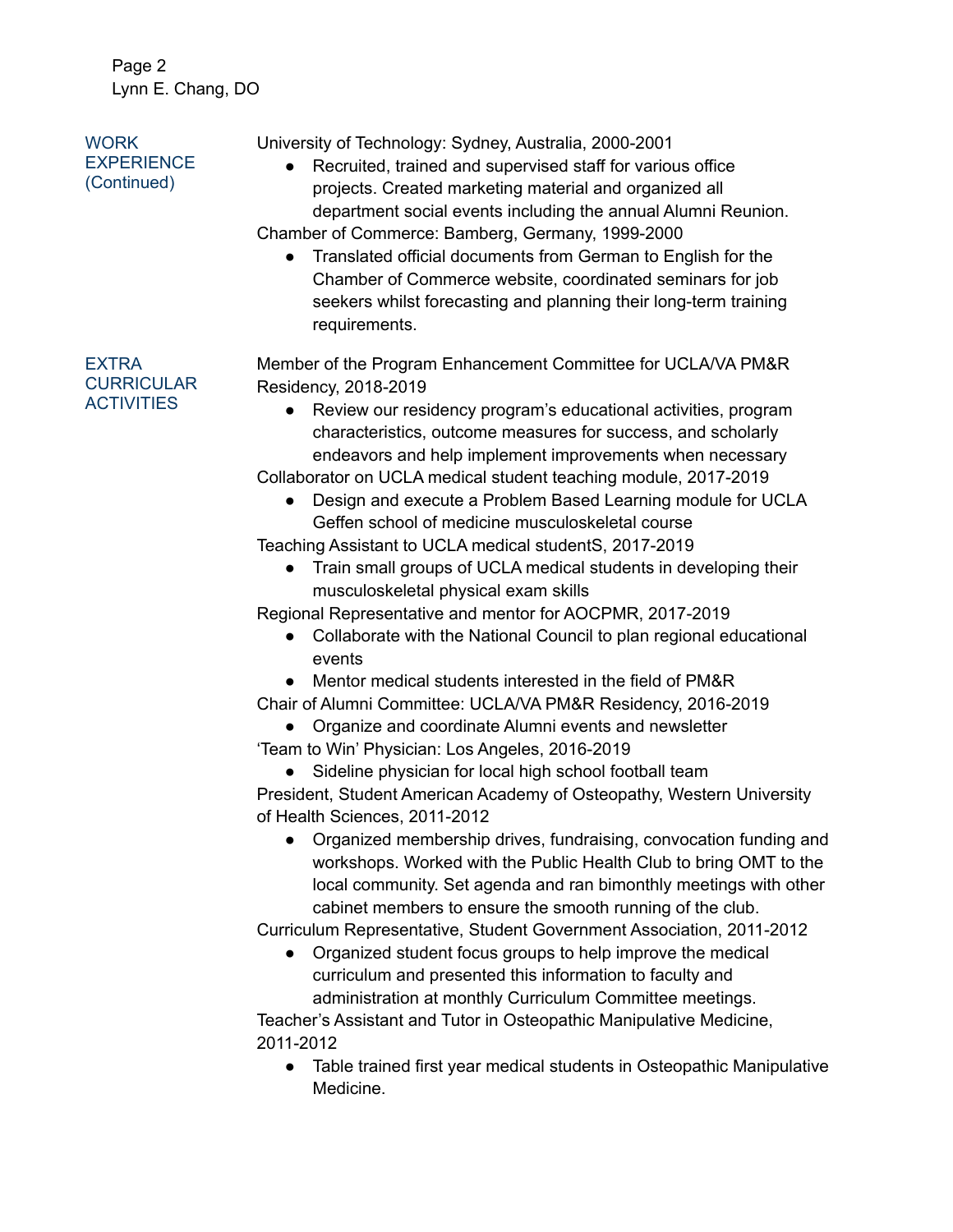Page 3 Lynn E. Chang, DO

### HONORS AND AWARDS Pre-doctoral Teaching Fellow, NMM/OMM Department, 2012-2015 ● Acting as a table trainer for both first and second year students in the Osteopathic Principles

• and Practice Course, preparing and delivering lectures, conducting problem based learning sessions, writing test questions, grading practical exams and acting as a community ambassador for Western University, COMP-SoCal.

Louise Kramer Memorial Scholarship Award, 2012

● Award is based on humanistic and holistic principles inherent in the practice of osteopathic medicine, good academic standing and service to the community.

East West Scholarship, 2012

● Award is based on academic excellence and commitment to the community.

Sigma Sigma Phi member, 2010-Present

● Membership is based on academic standing and commitment to the community.

Who's Who in America's Colleges and Universities, 2012 and 2015 Dean's List at Western University of Health Sciences, 2012-2012

- PUBLICATIONS Verduzco-Gutierrez, M...Chang, L.: Outpatient Rehabilitation Models of Care for Post-Acute Sequelae of SARS-CoV-2. Submitted.
	- Alano, R., Chang, L. Telemedicine and its Impact on Therapy Referrals. AAPMR. 2021
	- Schultz, D., Chang, L. A. Difference in Frequency of Type of Imaging for Tele-medicine versus in-person Visits for Lower Back Pain Consults. AAPMR. 2021
	- Muller, R., Chang, L.. Telerehabilitation. Book Chapter. 2021.
	- Pangarkar, S., Chang, L. Treatment of Pain in the Homeless Adult population. Book Chapter. 2021.
	- Chang, L., Cheema, S. Auricular acupuncture in the ICU. A feasibility Study. IASP. Primary Author. 2021.
	- Augmentative Treatment of Digital Ulcers with Botox. Accepted abstract AAPM for 2019. Primary Author
	- Benefits of Real-Time Verbal Communication when Prescribed Therapies are not Performed. Accepted abstract AAPM&R for 2018. Primary Author.
	- Auricular Acupuncture using Battlefield Acupuncture Protocol following Total Knee Arthroplasty. Poster Presentation 26<sup>th</sup> Annual PM&R UCLA Research Day. 2018
	- Resolution of Chronic Shoulder Pain and Multidirectional Instability with Dextrose Prolotherapy. Poster Presentation California Society PM&R 2018. Primary Author.
	- Statin Induced Autoimmune Necrotizing Myopathy; A Rehabilitation Approach to Recovery. Poster Presentation California Society PM&R 2018. Primary Author.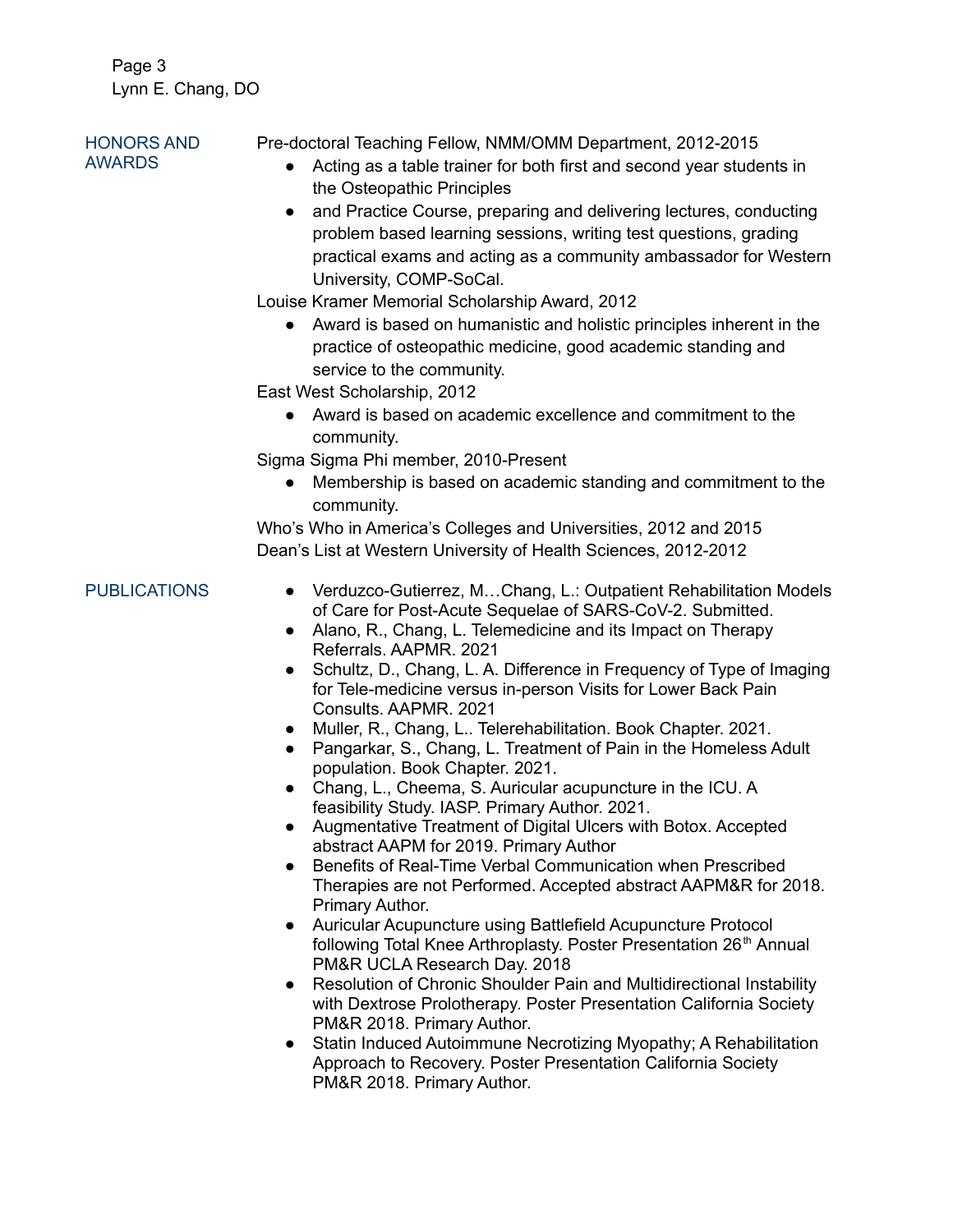Page 4 Lynn E. Chang, DO

| <b>PUBLICATIONS</b><br>(Continued) | Biomechanical Approach to Preventing Progression of Insertional<br>Achilles Tendinopathy. Poster Presentation California Society PM&R<br>2018. |
|------------------------------------|------------------------------------------------------------------------------------------------------------------------------------------------|
|                                    | Lee AS, Chang L, Feng E, Helf, S, Reliability and Validity of                                                                                  |

- Lee AS, Chang L, Feng E, Helf, S. Reliability and Validity of Conversion Formulas Between
- Comprehensive Osteopathic Medical Licensing Examination of the United States Level 1
- and United States Medical Licensing Examination Step 1. Journal of Graduate Medical Education.
- 2014, Jun; 2014 Jun(6(2)): 280-283.
- Boxrud, C., Rose, J.G. Jr. Chang, L.: Closed meloplication percutaneous cable suture technique.
- Facial Plast Surg Clin North Am. 2007 May; 15(2): 191-9.

PROFESSIONAL MEMBERSHIPS AAPMR, AOCPMR, AMA, AOA, AAPM, SIS, NASS, NANS, IASP

PERSONAL **ACHIEVEMENTS** Semi-professional soccer player 1999-2000, nationally ranked table tennis player, fluent in German.